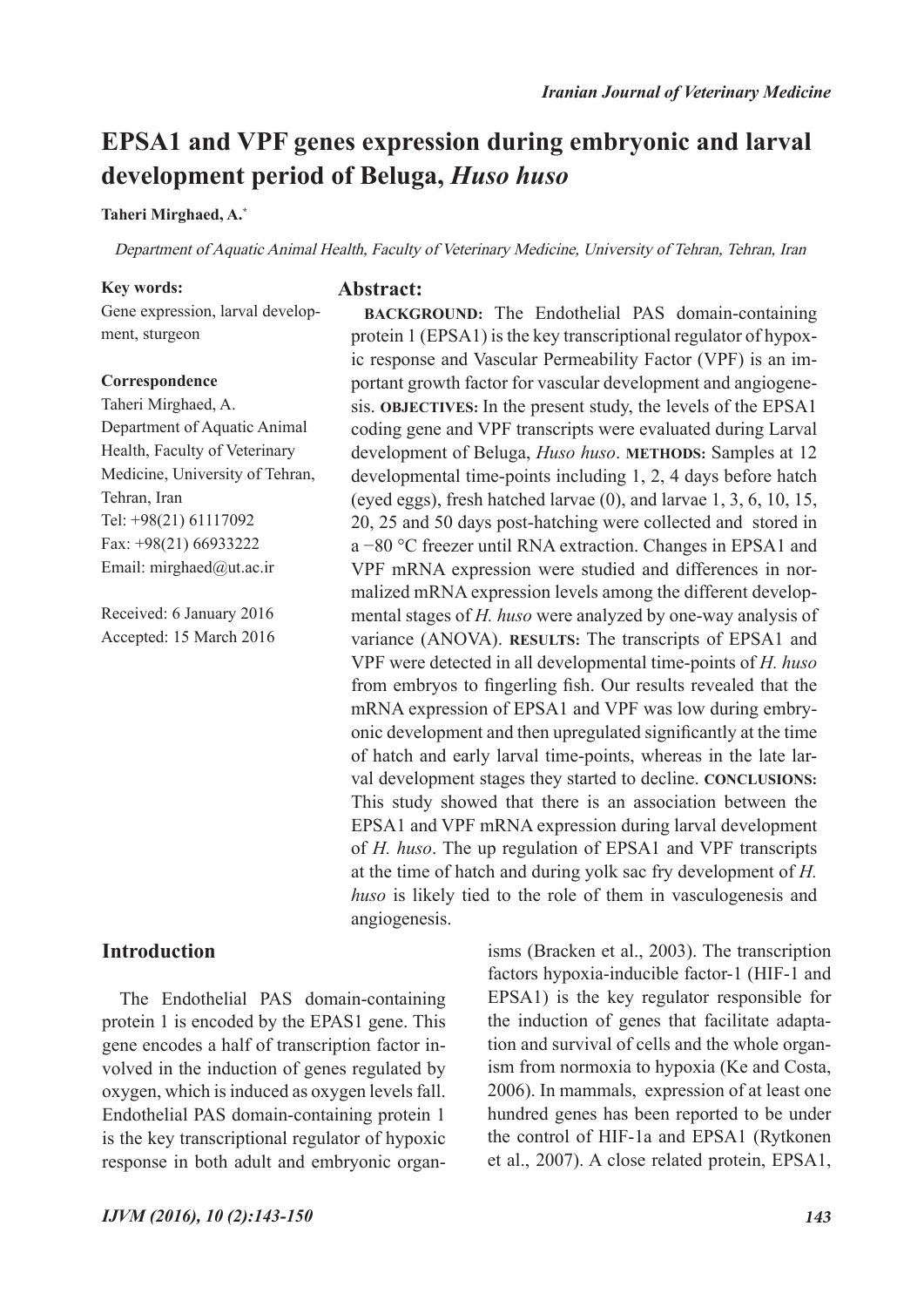shares 48% amino acid sequence identity with HIF-1. RNA expression patterns have indicated that both HIF-1 and EPSA1 are largely ubiquitously expressed in human and mouse tissues in an oxygen-independent manner (Ke and Costa, 2006). In normoxia, HIF and EPSA protein is transcriptionally inactive and rapidly degraded by the ubiquitin/proteasome pathway. Under hypoxia, however, HIF and EPSA becomes stabilized, translocates into the nucleus and heterodimerises with Aryl Hydrocarbon Nuclear Translocator (ARNT). This transcriptionally active complex then associates with hypoxia response elements (HREs) in the regulatory regions of target genes, binds transcriptional co-activators and induces target gene expression (Bracken et al., 2003).

Vascular Permeability Factor (VPF), a selective mitogen for endothelial cells, is an important growth factor for vascular development and angiogenesis (Liang et al., 2001). It is known that VPF is synthesized by different cell types, including aortic vascular smooth muscle cells, keratinocytes, macrophages and many tumor cells (Dvorak, 1995). VPFs have been found in all vertebrate species that have been examined so far and it has been stated that the sequence and genomic organization of the vertebrate VPF genes is highly conserved between teleost fish and mammals. VPF has been observed in teleost fish (zebrafish, Danio rerio and pufferfish, Fugu rubripes), frogs (Xenopuslaevis), birds (Gallus gallus), and mammals (Holmes and Zachary, 2005). It has also been noted that two isoforms of VPF that differ in the presence of exons 6 and 7, VPF165 and VPF121, are the dominant forms expressed in zebrafish embryo (Liang et al., 2001). In zebrafish, it has been suggested that Vascular Endothelial Growth Factor (VEGF) plays an important role in the vascular development and endoderm morphogenesis (Ober et al., 2004). Moreover, VPF is expressed throughout the zebrafish embryonic development (Liang et al., 1998) and it has been suggested that VPF can not only stimulate endothelial cell differentiation, but also, hematopoiesis in in zebrafish embryo (Liang et al., 2001).

Oxygen tension is a key physiological regulator of VPF-A gene expression. Transcriptional regulation of the VPF gene by hypoxia is mediated by the binding of the transcription factor HIF-1 to the hypoxia responsive enhancer elements (HREs) in its 5**´** and 3**´** UTRs (Holmes and Zachary, 2005). In mammals, HIF and EPSA signal an increase in VPF, which in turn stimulates the growth of blood vessels (Nikinmaa and Rees, 2005). According to a study on developmental defects in Baltic salmon (*Salmo salar*), it has been suggested that HIF regulates vascular development during normal development, presumably by modulating VPF levels, as in mammals (Vuori et al., 2004; Nikinmaa and Rees, 2005). In lake trout *Salvelinus namaycush*, the yolk sac fry has been shown to have an increasing expression pattern of HIF-1a protein and HIF-1 DNA binding after hatch, however, VPF protein expression was variable between different biological variations (Vouri et al., 2009).

Although the role of VPF in blood vessel formation is well known, it is presently not known how the VPF gene is transcribed during early development of any fish species, especially after hatching. It is also not known whether the transcription of HIFs is associated with VPF transcript during normal development of fish. We addressed these questions in early development of Beluga sturgeon, *Huso huso*, using quantitative real-time PCR (qPCR).

## **Materials and Methods**

**Animals and sampling protocol:** All fertilized eggs were obtained from an artificially spawned sturgeon broodstock from Shahid Marjani Artificial Sturgeon Propagation and Rearing Center located in Aghalla, Iran. The Beluga Sturgeon larvae hatched seven days after fertilization (Water temperature 18°C),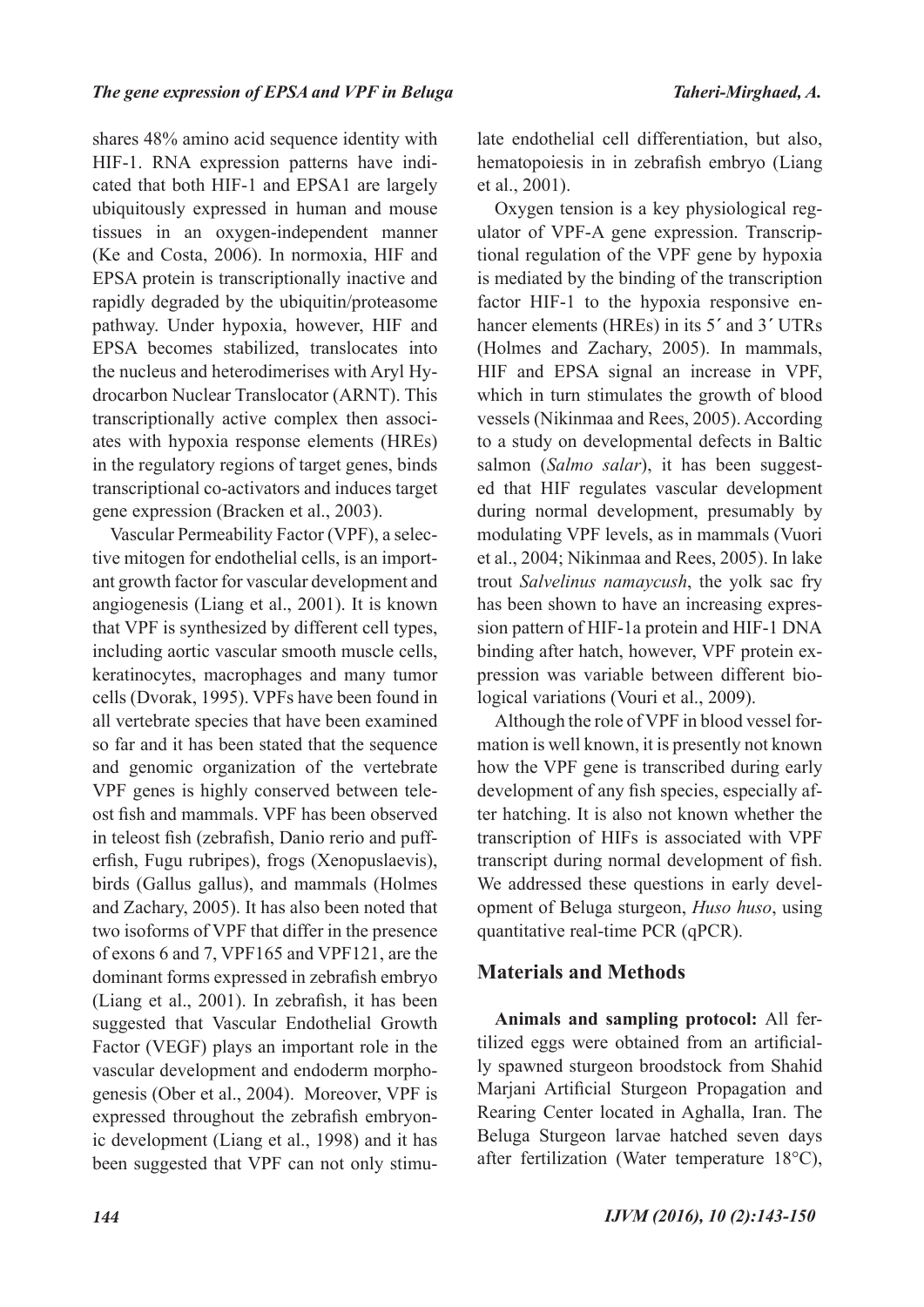were reared in ferroconcrete and fiberglass tanks and fed with newly hatched Artemia. The Beluga Larvae started exogenous feeding at day 20. Samples were collected at 12 developmental time-points including 4 days before hatch, 2 days before hatch (eyed eggs), 1 day before hatch, newly hatched larvae (0), and larvae 1, 3, 6, 10, 15, 20, 25 and 50 days post-hatching. All individuals were killed by an overdose of tricaine methanesulfonate (MS-222) and deep-frozen in liquid nitrogen as soon as they were collected and stored in a −80°C freezer until RNA extraction.

**Total RNA extraction and cDNA synthesis:** The procedure of RNA extraction, control of RNA quality, measuring of RNA concentration and cDNA synthesis have been described by Akbarzadeh et al. (2011). Briefly, whole larvae or eggs were placed in the recommended proportions of Tri Reagent and homogenized using a Qiagen Tissue Lyser. Total RNA was isolated from six individuals at each stage described above  $(n = 6)$  using a Tri Reagent (Molecular Research Center, Inc., Cincinnati, OH, USA), treated with Invitrogen DNase I (Invitrogen, CA, USA) and cleaned up using the Nucleospin RNA II kit (Macherey-Nagel, Düren, Germany) in accordance with the manufacturer's instructions. The quality of RNA samples was evaluated by electrophoresis on a 1.5 % agarose gel and their concentration was determined by a NanoDrop ND-1000 Spectrophotometer (Thermo Scientific, Wilmington, DE, USA) reading at 260/280 nm. Every sample was measured in duplicate and a mean value was used. 1 µg of total RNA was used to synthesize First-strand cDNAs using a Dy-NAmoTM cDNA Synthesis Kit (Finnzyme, Espoo, Finland) for RT-PCR, following the manufacturer's instructions and a mixture of oligo-dT as primer.

**Primer design:** The qPCR primers for ESPA1 and VPF (Kolangi et al., 2013) were designed based on the conserved regions of the sequences in GenBank. Multiple qPCR prim-

er combinations were designed for each gene using Primer3 and tested (Table 1). The specificity and size of the amplicons obtained with primer pairs were checked on a 1.5 % agarose gel. For each gene, qPCR efficiency was also taken into account for choosing the best qPCR primer pair with specific and correct size. Primers for ribosomal protein L6 (RPL6) (used as reference gene for standardization of expression levels) were referenced from Akbarzadeh et al. (2011). The method of PCR efficiency determination has been described in section 2.4.

**Quantitative real-time PCR (qRT-PCR):**  Quantitative PCRs were run on a 7900 HT Fast Real-Time PCR System (Applied Biosystems) with Fermentas Maxima SYBR Green qPCR Master Mix  $(2)$  (Fermentas) and all primers at [100 nM], using standard protocol [initial denaturation at 95°C for 10 min, 40 cycles of denaturation at 95°C for 15 s and annealing/ extension at 60 °C for 1 min]. All reactions were run in triplicate. The mRNA expression levels of genes were recorded as Ct values that corresponded to the number of cycles at which the fluorescence signal can be detected above a threshold value. Baseline and threshold for Ct calculation were set manually using the SDS RQ manager v 1.2 (Applied Biosystems). Standard curves were constructed from dilution series of pooled cDNA (including seven dilutions from 1/10 to 1/2000), and the PCR efficiency was calculated using the equation  $E\% = (10^{1/\text{slope}} - 1) \times 100$  (Radonic et al. 2004).

The fold change in relative mRNA expression of EPSA1 and VPF was calculated by the 2-ΔΔCt method of Livak and Schmittgen (2001). The difference between Ct values of the reference genes and the target genes was calculated for each mRNA by taking the mean Ct of triplicate reactions and subtracting the mean Ct of triplicate reactions for the reference RNA measured on an aliquot from the same RT reaction  $(\Delta \text{Ct}=\text{Ct}_{\text{target gene}}-\text{Ct}_{\text{reference gene}})$ . All samples were then normalized to the  $\Delta$ Ct value of a calibrator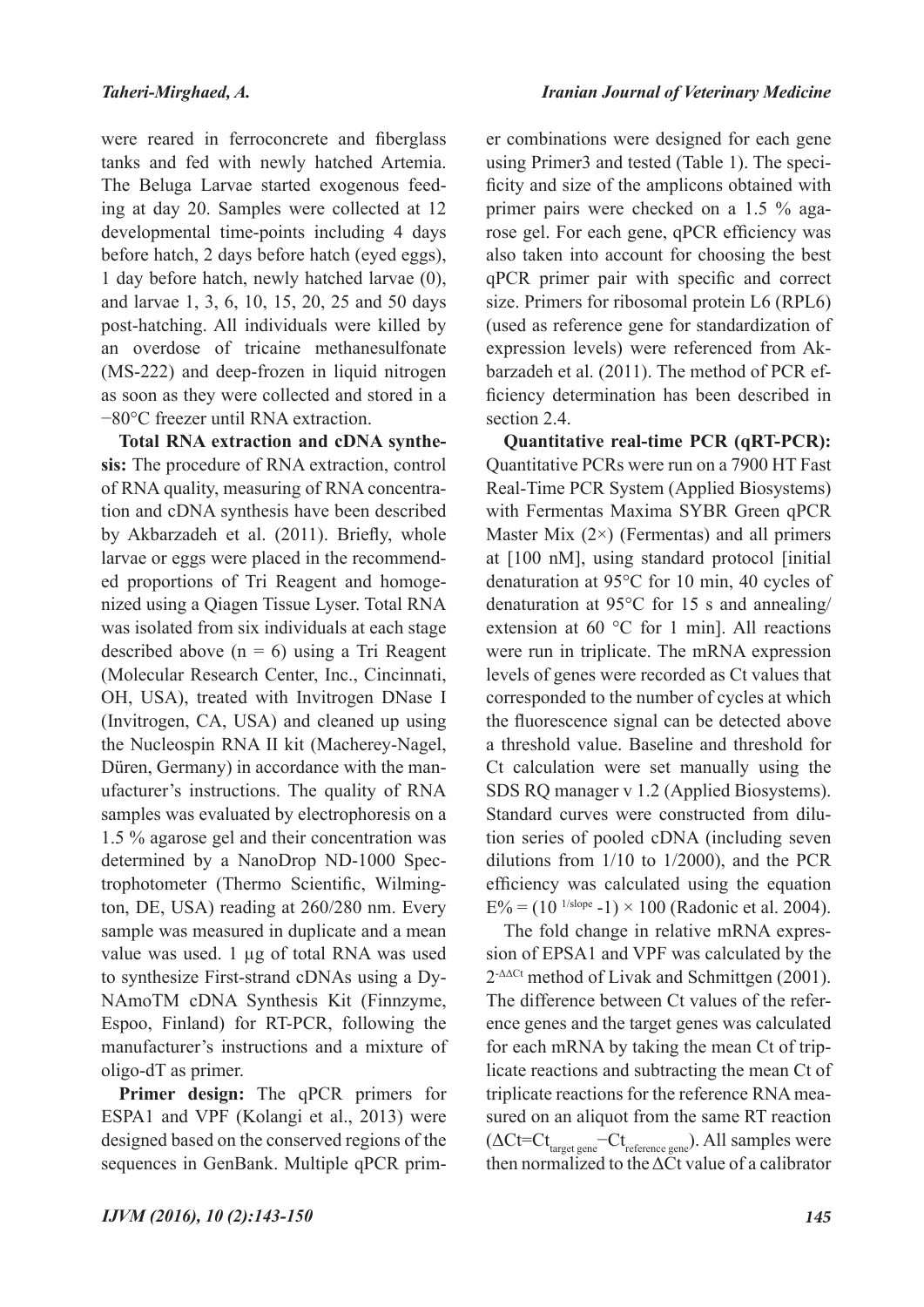sample to obtain a  $\Delta\Delta$ Ct value ( $\Delta$ Ct<sub>target</sub>− $\Delta$ Ct<sub>cal-</sub> ibrator). Among the developmental time-points, the sample with the lowest Ct value was chosen as the calibrator sample in order to evaluate the putative differential mRNA expression of target gene.

Differences in normalized mRNA expression levels of EPSA1 and VPF among the different developmental stages of *H. huso* were analyzed by one-way analysis of variance (ANOVA), followed by a Tukey's HSD post hoc analysis for multiple comparisons. Differences were considered statistically significant at p<0.05. SPSS (version 18.0) software was used for statistical analysis.

## **Results**

**Relative transcription pattern of EPSA1:**  The transcript of EPSA1 was detected in all developmental time-points of *H. huso* from embryos to fingerling fish (Fig. 1 A&B). Changes in normalized EPSA1 transcription by using the RPL6 over development were statistically significant over time  $(p<0.05)$ . Both EPSA1 (Fig. 1) relative mRNA levels were significantly upregulated from hatching time to late larval stages ( $p<0.05$ ). The transcript levels of EPSA1 displayed a significant decrease from feeding time (20dph) to fingerling fish.

**Relative transcription pattern of VPF:** Figure 2 shows the result for the quantification of the developmental expression of VPF in *H. huso*. Similar to EPSA1, the mRNA of VPF could be detected as early as embryonic time (d-4). Changes in normalized VPF expression over embryonic and larval development of Beluga were statistically significant over time  $(p<0.05)$ . After low expression during the embryonic stage (4, 2 and 1 days before hatch) the transcript levels of VPF displayed an increasing trend from hatching time (Fig. 2).

**The relationship between the transcription patterns of EPSA1 and VPF:** To show the relationship between the transcription of EPSA1 and VEGF, maximal mRNA values were adjusted to 1, and other values were fractioned to indicate the proportion of the transcription levels compared to maximum. The results show a similar pattern was observed for EPSA1 and VPF transcripts in embryonic and larval development. The mRNA expression of both genes was low during embryonic development and then upregulated during hatching and early larval stages, whereas in the late larval and juvenile stages it remained fairly constant.

## **Discussion**

In this study, we have found a direct relationship between the EPSA1 and VPF mRNA expression during normal development of *H. huso*. This is the first report of the association of HIFs and VPF mRNA expression during larval development of fish in a normal oxygen environment. The levels of EPSA1 and VPF transcripts were elevated significantly during and after hatching time and remained fairly constant in the late larval and juvenile stages.

The upregulation of EPSA 1 and VPF transcripts at the time of hatch and during yolk sac fry development of *H. huso* observed in the present study is likely to be tied to the role of EPSA1 and VPF in organogenesis, vasculogenesis and angiogenesis. It is well known that regulation of EPSA1, VPF and VPF receptor in the embryo is crucial to angiogenesis and, therefore, to organogenesis and survival (Bonventre et al., 2011). The role of EPSA on the regulation of the VPF gene and vascular development in hypoxia condition has been well studied (e.g. Levy et al., 1995; Forsythe et al. 1996; Miquerol et al., 2000; Holmes and Zachary, 2005; Kallergi et al., 2009). EPSA is an important regulator of hypoxia responses, including vascularization and erythropoiesis, and is required for normal development, including angiogenetic, hematopoietic, and neural development in mammalian embryos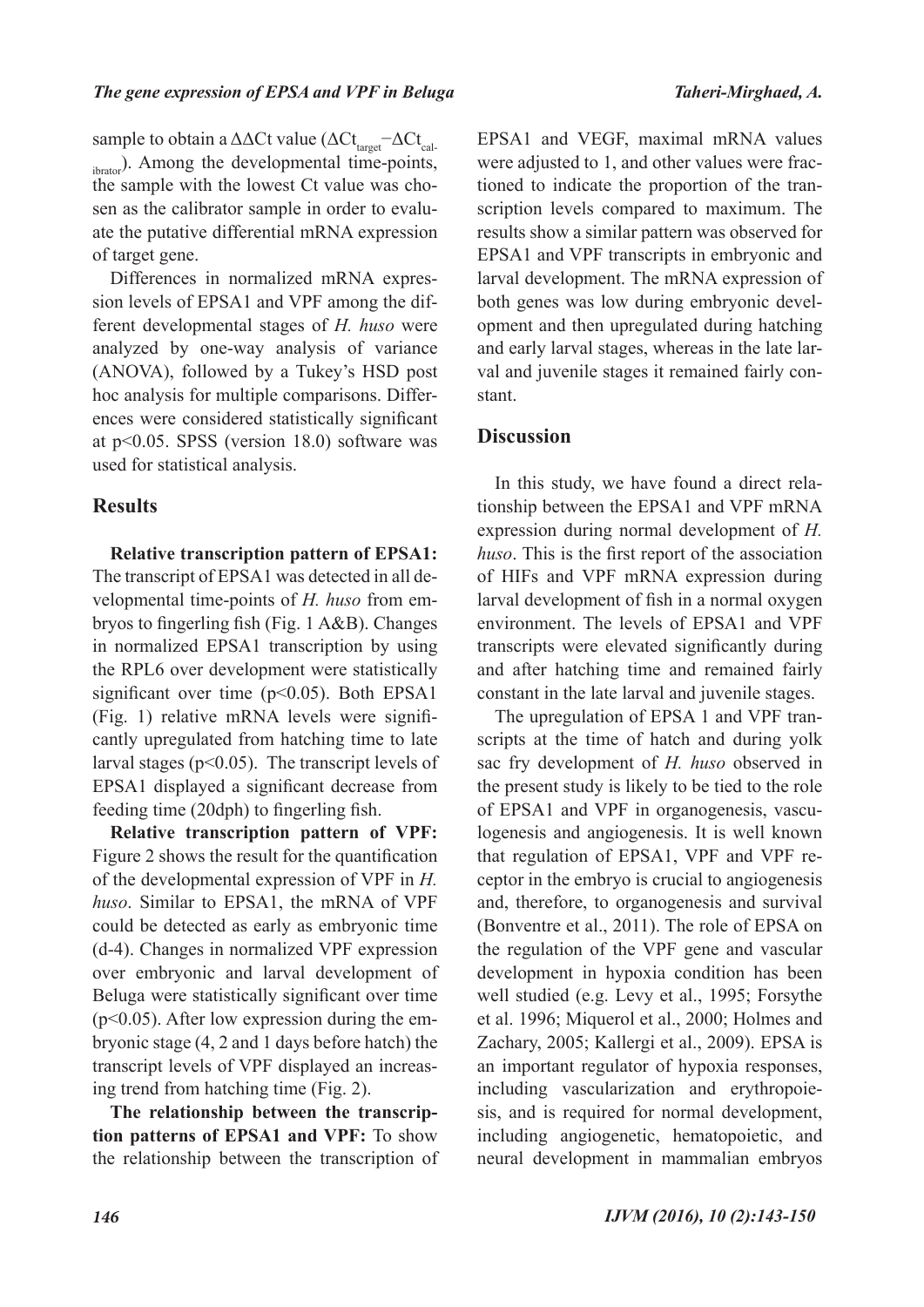| Primer name | Seq                           | <b>Amplicon size</b> | <b>Accession number/Ref.</b> |
|-------------|-------------------------------|----------------------|------------------------------|
| ESPA1 For   | GAAGGTCCTGCACTGCACT           |                      | JQ027715.1                   |
| ESPA1 Rev   | <b>CTTGGTGCACAAGTTCTGGT</b>   |                      | JQ027715.1                   |
| RPL6 For    | <b>GTGGTCAAACTCCGCAAGA</b>    |                      | Akbarzadeh et al. (2011).    |
| RPL6 Rev    | GCCAGTAAGGAGGATGAGGA          |                      | Akbarzadeh et al. (2011).    |
| VPF For     | <b>GCCTTCATGTGTACCACTCATG</b> |                      | Kolangi et al. (2013)        |
| VPF Rev     | GGTCTGCATTCACATGTACTGTG       |                      | Kolangi et al. (2013)        |

Table 1. qPCR primer used in this study.



Figure 1. Relative expression levels of EPSA1 mRNA normalized using RPL6 during early development of Beluga. S1: 4 days before hatch; S2: 2 days before hatch; S3: 1 day before hatch; S4: newly hatched (day 0); S5: 1 day post-hatch (1 dph), S6:3 dph; S7: 6 dph; S8: 10 dph; S9:15 dph; S10: 20 dph; S11: 25 dph; S12: 50 dph. The values are represented as mean  $\pm$  S.D. (n = 6). Statistical significance of differences of the normalized EPSA 1 data between groups was analyzed using one-way ANOVA and Tukey's multiple-comparison test. Bars with different letters are significantly different. p<0.05 was taken to show significant differences.

(Vuori et al., 2004). In mammals, abnormal blood vessel development and vascularization are observed when embryos lacking a single VPF allele or HIFs are disturbed (Carmeliet et al., 1996; Ryan et al., 1998). In Baltic salmon, Vuori et al. (2004) found that both HIF-1 and VPF down-regulated in Baltic salmon suffer from abnormally high yolk-sac fry mortality (M74-syndrome). They suggested that HIF-1 regulates vascular development during normal development by modulating VPF levels. In lake trout, the expression of HIFs protein and HIF-1 DNA binding showed an increasing pattern after hatch and during yolk sac fry (Vouri et al., 2009).



Figure 2. Relative expression levels of VPF mRNA normalized using RPL6 during early development of Beluga. S1: 4 days before hatch; S2: 2 days before hatch; S3: 1 day before hatch; S4: newly hatched (day 0); S5: 1 day post-hatch (1) dph), S6:3 dph; S7: 6 dph; S8: 10 dph; S9:15 dph; S10: 20 dph; S11: 25 dph; S12: 50 dph. The values are represented as mean  $\pm$  S.D. (n = 6). Statistical significance of differences of the normalized VPF data between groups was analyzed using one-way ANOVA and Tukey's multiple-comparison test. Bars with different letters are significantly different. p<0.05 was taken to show significant differences.

Interestingly, the upregulation of VPF gene was observed at time of hatch and during yolk sac fry of *H. huso*. VPF has emerged as the single most important regulator of blood vessel formation (Holmes and Zachary, 2005). Various processes of early stage vascular development including vasculogenesis, large vessel formation (e.g. of the dorsal aorta), capillary sprouting, and the remodeling of the yolk sac vasculature are affected by VPF (Breier, 2000). Indeed, the expression of the VPF has been thoroughly studied during embryonic development. However, little is known about the role of VPF on vascular development at the time of hatching and during larval development of fish.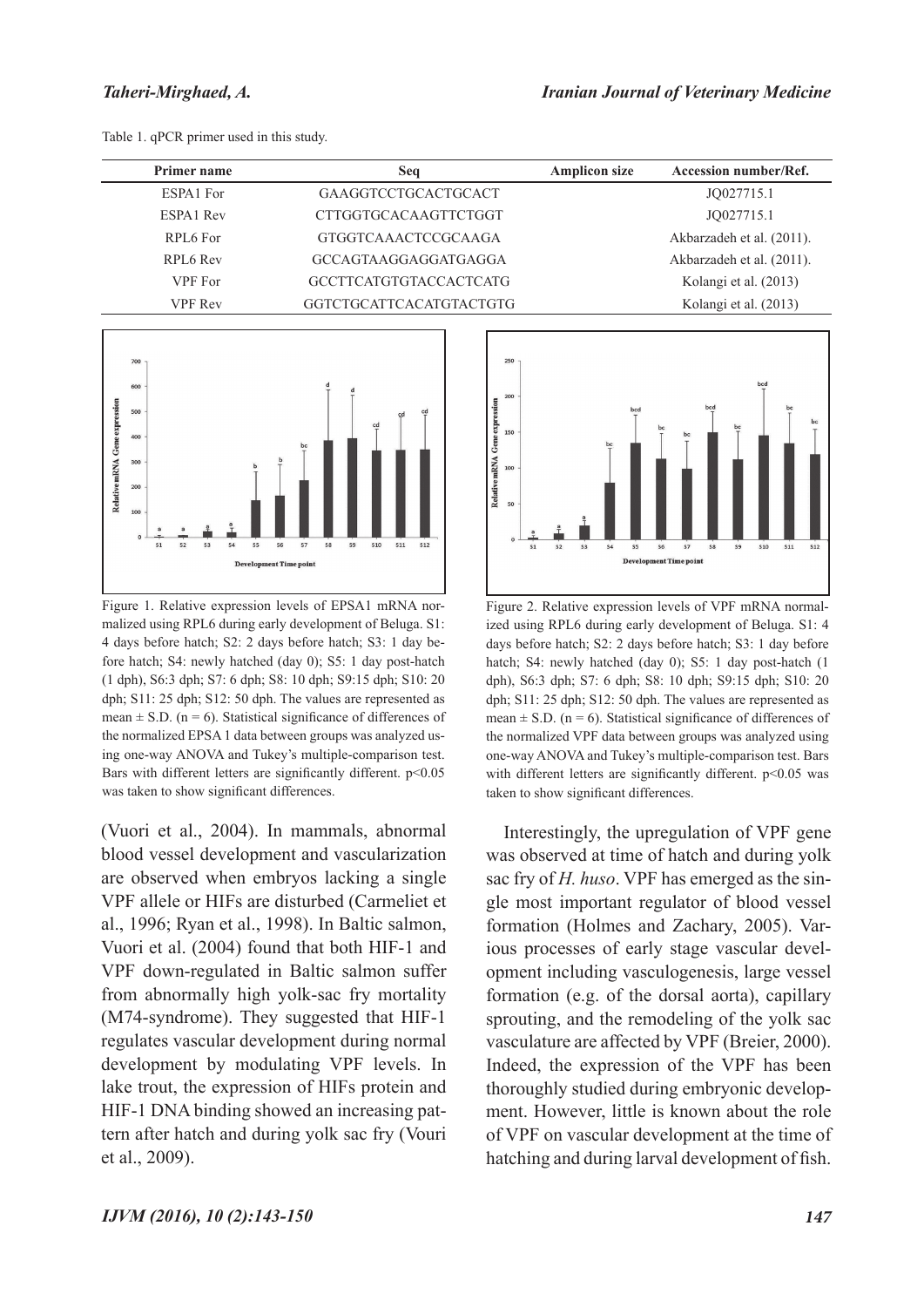In zebrafish, overexpression of VPF in the embryo indicates a stimulation of both endothelial and hematopoietic lineages. It has also been demonstrated that VPF can stimulate hematopoiesis in zebrafish by promoting the formation of terminally differentiated red blood cells (Liang et al., 2001). Hendon et al. (2008) studied the effects of exposure to pyrene in the early life-stages of ship head minnow, *Cyprinodon variegatus*, and observed that the VPF gene is transcribed under conditions where the external environment is normoxic, and suggested that the oxygen tension in developing tissues is reduced to a level that prevents HIF degradation resulting in VPF transcription. In mouse, VPF was detected from embryonic day 7 in the extra-embryonic and embryonic endoderm, and by day 8 it is present at high levels in the trophoblast surrounding the embryo and in the embryonic myocardium, gut endoderm, embryonic mesenchyme and amniotic ectoderm. VPF expression declines in most tissues in the weeks after birth and is relatively low in most adult organs, except in a few vascular beds, including those of the brain choroid plexus, lung alveoli, kidney glomeruli and heart (Holmes and Zachary, 2005). VPF gene expression is also upregulated by a variety of growth factors and cytokines, including PDGF-BB, TGF-ß, basic fibroblast growth factor (FGF-2), interleukin-1ß and interleukin-6, some of which can act synergistically with hypoxia (Holmes and Zachary, 2005).

Our results indicate that VPF is involved in development of the vascular system of *H. huso* larvae in normoxic condition. It has been suggested that organogenesis is closely linked to vascular development and formation of the vertebrate closed circulatory system which involves both vasculogenesis and angiogenesis (Bonventre et al., 2011). During yolk sac fry development of fish, new capillaries are formed and larval-type red blood cells and hemoglobins are replaced by adult types (Iuchi and Yamamoto 1983; Wells and Pinder 1996).

The upregulation of VPF can therefore be considered a major factor by which the formation of blood vessels and cells is regulated.

The results of the present study also showed a marked upregulation of EPSA1 transcript at the time of hatch and larval development of *H. huso*. EPSA1 is a closely related protein complex which is regulated by cellular oxygen concentrations in a similar fashion. These hypoxia inducible factors activate transcription of target genes in response to hypoxia (Blancher et al., 2000; Losso and Bawadi, 2005). It has been demonstrated that EPSA1 is largely ubiquitously expressed in an oxygen-independent manner (Bracken et al., 2003). In normoxia, HIF protein is transcriptionally inactive and rapidly degraded by the ubiquitin/proteasome pathway (Bracken et al., 2003). However, Hypoxic conditions inhibit this degradation, which allows HIFs to accumulate in the cell (Kajimura et al., 2006). Interestingly, however, there are several reports of HIF protein expression at normoxia in which imply more diverse roles for HIF than solely regulating a hypoxic response (Bracken et al., 2003). EPSA1 is required for normal embryogenesis because it is central to oxygen homeostasis. HIF-1 and EPSA1 knockout mice died early or had syndromes of multiple organ pathology that included retinopathy, cardiac hypertrophy, mitochondrial abnormalities, hypoglycemia, altered Krebs cycle, and several biochemical abnormalities (Losso and Bawadi, 2005). The up-regulation of EPSA1 gene, especially at the time of hatch during development of *H. huso* in normoxic condition reveals the possible importance of HIF signaling during this period.

**Conclusion:** In conclusion, this is the first report of the association of EPSA1 and VPF mRNA expression during larval development of fish in a normal oxygen environment. Our data revealed that the levels of EPSA1 and VPF transcripts were elevated significantly during and after hatching time and remained fairly constant in the late larval and fingerling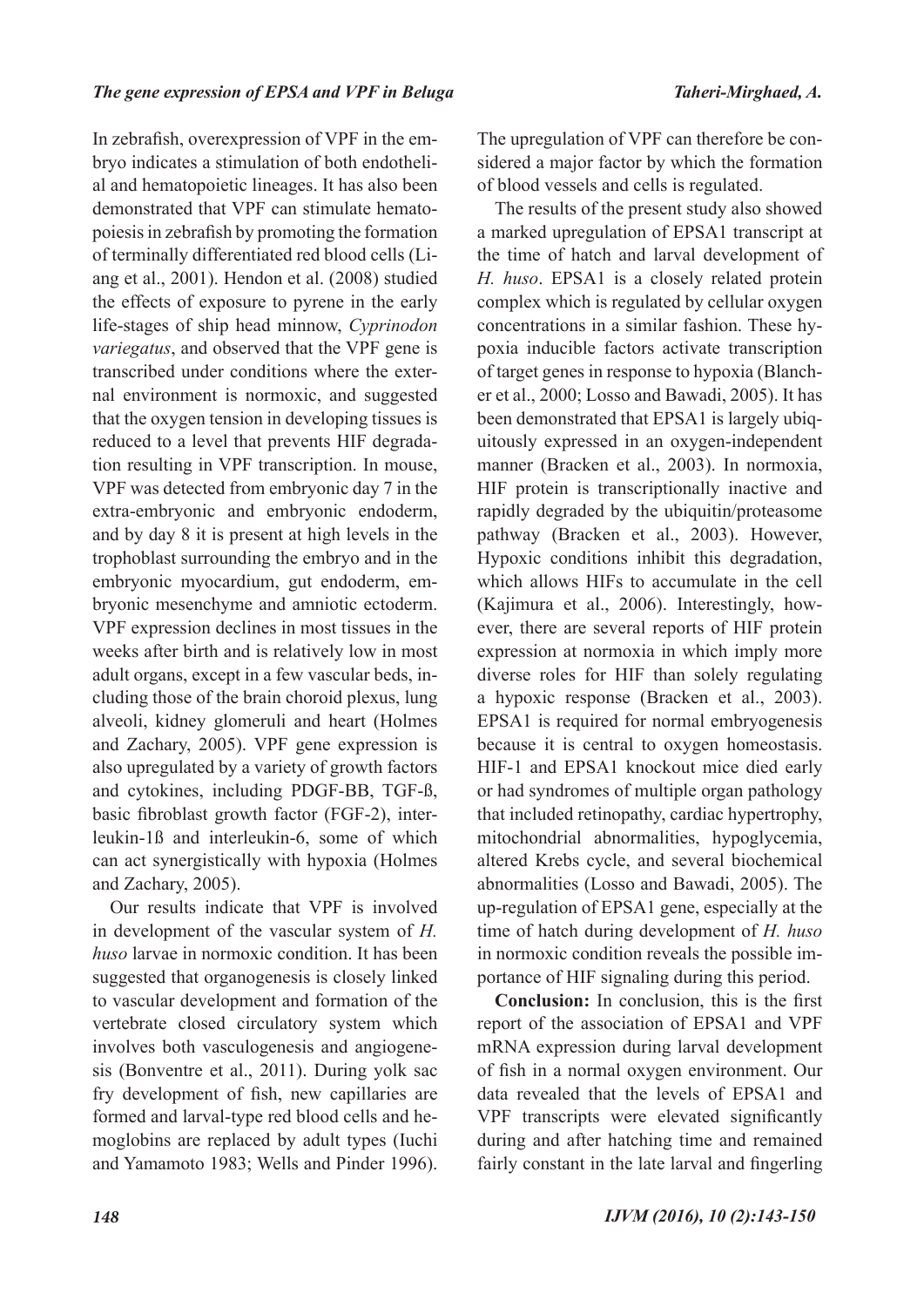### *Taheri-Mirghaed, A.*

stages. The upregulation of EPSA1 and VPF transcripts at the time of hatch and during yolk sac fry development of *H. huso* observed in the present study is most likely tied to the role of EPSA1 and VPF in organogenesis, vasculogenesis and angiogenesis.

## **Acknowledgments**

We would like to thank the staffs of Sturgeon Propagation and Rearing Center of Shahid Marjani (Gorgan, Iran) for their kind help. Special thanks are forwarded to Mr. Pasandi and Mr. Ghamsari for their guides and assistances.

#### **References**

- Akbarzadeh, A., Farahmand, H., Mahjoubi, 1. F., Nematollahi, M.A., Leskinen, P., Rytkonen, K., Nikinmaa, M. (2011) The transcription of L-gulono-gamma-lactone oxidase, a key en- zyme for biosynthesis of ascorbic acid, during development of Persian sturgeon *Acipenser persicus*. Comp Biochem Physiol B. 158: 282- 288.
- brook, S., Harris, A.L. (2000) Relationship of Hypoxia-Inducible Factor (HIF)-1a and HIF-2a expression to vascular endothelial growth factor induction and hypoxia survival in hu- man breast cancer cell lines. Cancer Res. 60: 7106-7113 2. Blancher, C., Moore, J.W., Talks, K.L., Houl-
- Bonventre, J.A., White, L.A., Cooper, K.R. 3. (2011) Methyl tert butyl ether targets devel- oping vasculature in zebrafish (*Danio rerio*) embryos. Aquat Toxicol. 105: 29-40.
- Bracken, C.P., Whitelaw, M.L., Peet, D.J. (2003) 4. The hypoxia-inducible factors: key transcrip- tional regulators of hypoxic responses. Cell Mol Life Sci. 60: 1376-1393.
- Breier, G. (2000) Angiogenesis in embryonic 5. development: A Review. Placenta. 14: 11-15.
- 6. Carmeliet, P., Ferreira, V., Breier, G., Polle-

feyt, S., Kieckens, L., Gertsenstein, M., Fahrig, M., Vandenhoeck, A., Harpal, K., Eberhardt, C., Declercq, C., Pawling, J., Moons, L., Col- len, D., Risau, W., Nagy, A. (1996) Abnormal blood vessel development and lethality in em- bryos lacking a single VEGF allele. Nature. 380: 435-439.

- ak, A.M. (1995) Vascular permeability factor/<br>vascular endothelial growth factor, microvascular hyperpermeability, and angiogenesis. Am J Pathol. 146: 1029-1039. 7. Dvorak, H.F., Brown, L.F., Detmar, M., Dvor-
- 8. Forsythe, J.A., Jiang, B.H., Iyer, N.V., Agani, F., Leung, S.W., Koos, R.D., Semenza, G. (1996) Activation of vascular endothelial growth fac-<br>tor gene transcription by Hypoxia-Inducible Factor 1. Mol Cell Biol. 16: 4604-4613.
- Hendon, L.A., Carlson, E.A., Manning, S., 9. Brouwer, M. (2008) Molecular and develop- mental effects of exposure to pyrene in the early life-stages of *Cyprinodon variegatus*. Comp Biochem Physiol C. 147: 205-215.
- lar endothelial growth factor (VEGF) family: angiogenic factors in health and disease. Ge- nome Biol. 6: 209. 10. Holmes, D.I., Zachary, I. (2005) The vascu-
- derstanding Hypoxia-Induced Gene Expression in Early Development: In Vitro and In Vivo analysis of hypoxia-inducible factor 1-regulated Zebra fish insulin-like growth fac- tor binding protein 1gene expression. Mol Cell Biol. 26: 1142-1155. 11. Kajimura, S., Aida, K., Duan, C. (2006) Un-
- karaki, V., Papadaki, M.A., Strati, A., Lianidou, E.S., Georgoulias, V., Mavroudis, D., Agelaki, S. (2009) Hypoxia-inducible factor-1α and vascular endothelial growth factor expression in circulating tumor cells of breast cancer pa- tients. Breast Cancer Res. 11: R84-12. 12. Kallergi, G., Markomanolaki, H., Giannou-
- 13. Ke, Q., Costa, M. (2006) Hypoxia-Inducible Factor-1 (HIF-1). Mol Pharmacol. 70: 1469- 1480.
- Kolangi Miandare, H., Farahmand, H., AK- barzaeh, A., Ramzanpour, S., Kaiya, H., Mi-14.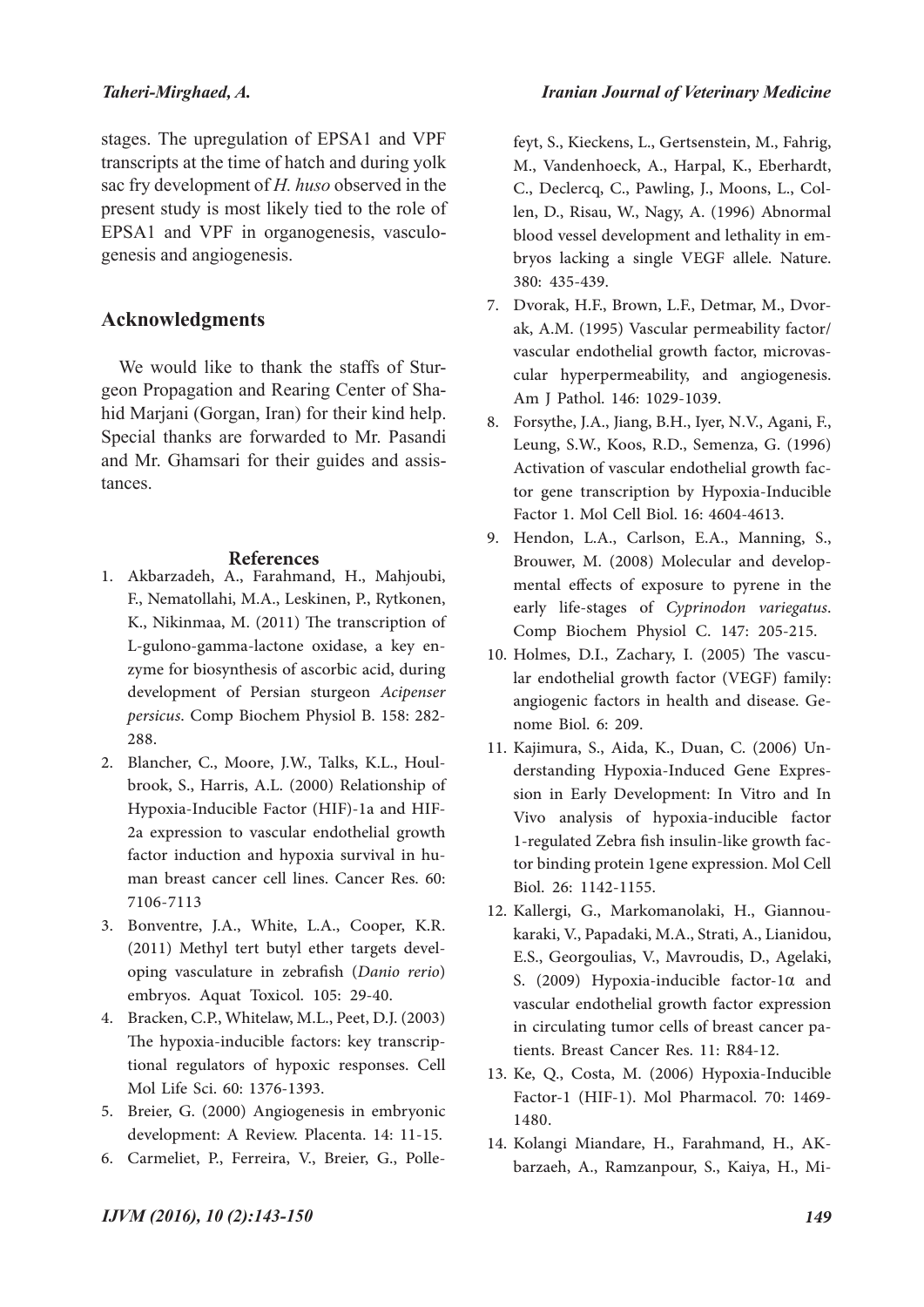yazato, M., Rytkonen, K.T., Nikinmma, M. (2013) Developmental transcription of gene putatively associated with growth in two stur- geon species of different growth rate. Gen Comp Endocr. 182: 41-47.

- Levy, A.P., Levy, N.S., Wegner, S., Goldberg, 15. M.A. (1995) Transcriptional regulation of the rat vascular endothelial growth factor gene by hypoxia. J Biol Chem. 270: 13333-13340.
- Liang, L., Xu X., Chin A.J., Balasubramaniyan, 16. N.V., Teo, M.A.L., Lam, T.J., Weinberg, E.S., Ge, R. (1998) Cloning and characterization of vascular endothelial growth factor (VEGF) from zebrafish, *Danio rerio*. Biochim Biophys Acta. 1397: 14-20.
- Liang, L., Chang, J.R., Chin, A.J., Smith, A., 17. Kelly, C., Weinberg, E.S., Ge, R. (2001) The role of vascular endothelial growth factor (VEGF) in vasculogenesis, angiogenesis, and hemato- poiesis in zebrafish development. Mech Dev. 108: 29-43.
- sis of relative gene expression data using re-<br>al-time quantitative PCR and the  $2^{-\Delta\Delta CT}$  meth-<br>od. Methods. 25: 402-408. 18. Livak, K.J., Schmittgen, T.D. (2001) Analy-
- Losso, J.N., Bawadi, H.A. (2005) Hypoxia In- ducible factor pathways as targets for function- al foods. J Agric Food Chem. 53: 3751-3768. 19.
- 20. Iuchi, I., Yamamoto, M. (1983) Erythropoiesis in the developing rainbow trout, Salmo gaird*neri* irideus: histochemical and immunochemical detection of erythropoietic organs. J Exp Zool. 226: 409-417.
- Miquerol, L., Langille, B.L., Nagy, A. (2000) 21. Embryonic development is disrupted by mod- est increases in vascular endothelial growth factor gene expression. Development. 127: 3941-3946.
- 22. Nikinmaa, M., Rees, B.B. (2005) Oxygen-dependent gene expression in fishes. Am J Physiol Regul Integr Comp Physiol. 288: 1079-1090.
- Ober, E.A., Olofsson, B., Makinen, T., Jin, 23. S.W., Shoji, W., Koh, G.Y., Alitalo, K., Stainier, D.Y.R. (2004) VEGFc is required for vascular development and endoderm morphogenesis

in zebrafish. EMBO Rep. 5: 78-84.

- 24 Radonic, A., Thulke, S., Mackay, I.M., Landt, O., Siegert, W., Nitsche, A. (2004) Guideline to reference gene selection for quantitative re- al-time PCR. Biochem Biophys Res Commun. 313: 856-862.
- 25. Ryan, H.E., Lo, J., Johnson, R.S. (1998) HIF-1 alpha is required for solid tumor formation and embryonic vascularization. EMBO J. 17: 3005-3015.
- 26. Rytkonen, K.T., Vuori, K.A.M., Primmer, C.R., Nikinmaa, M. (2007) Comparison of hy- poxia-inducible factor-1 alpha in hypoxia-sen- sitive and hypoxia-tolerant fish species. Comp Biochem Physiol D. 2: 177-186.
- kinmaa, M. (2004) Baltic salmon (*Salmo salar*) yolk sac fry mortality is associated with dis- turbances in the function of hypoxia-inducible transcription factor (HIF-1 alpha) and consec- utive gene expression. Aquat Toxicol. 68: 301- 313. 27. Vuori, K.A., Soitamo, A., Vuorinen, P.J., Ni-
- 28. Vuori, K.A., Paavilainen, T., Nikinmaa, M. (2009) Molecular markers of yolk sac fry de- velopment in nine families of lake trout. J Aquat Anim Health. 21: 279-289.
- velopment of Atlantic salmon, I. Morphome-<br>try of gills, yolk sac, and body surface. J Exp Biol. 199: 2725-2736. 29. Wells, P., Pinder, A. (1996) The respiratory de-